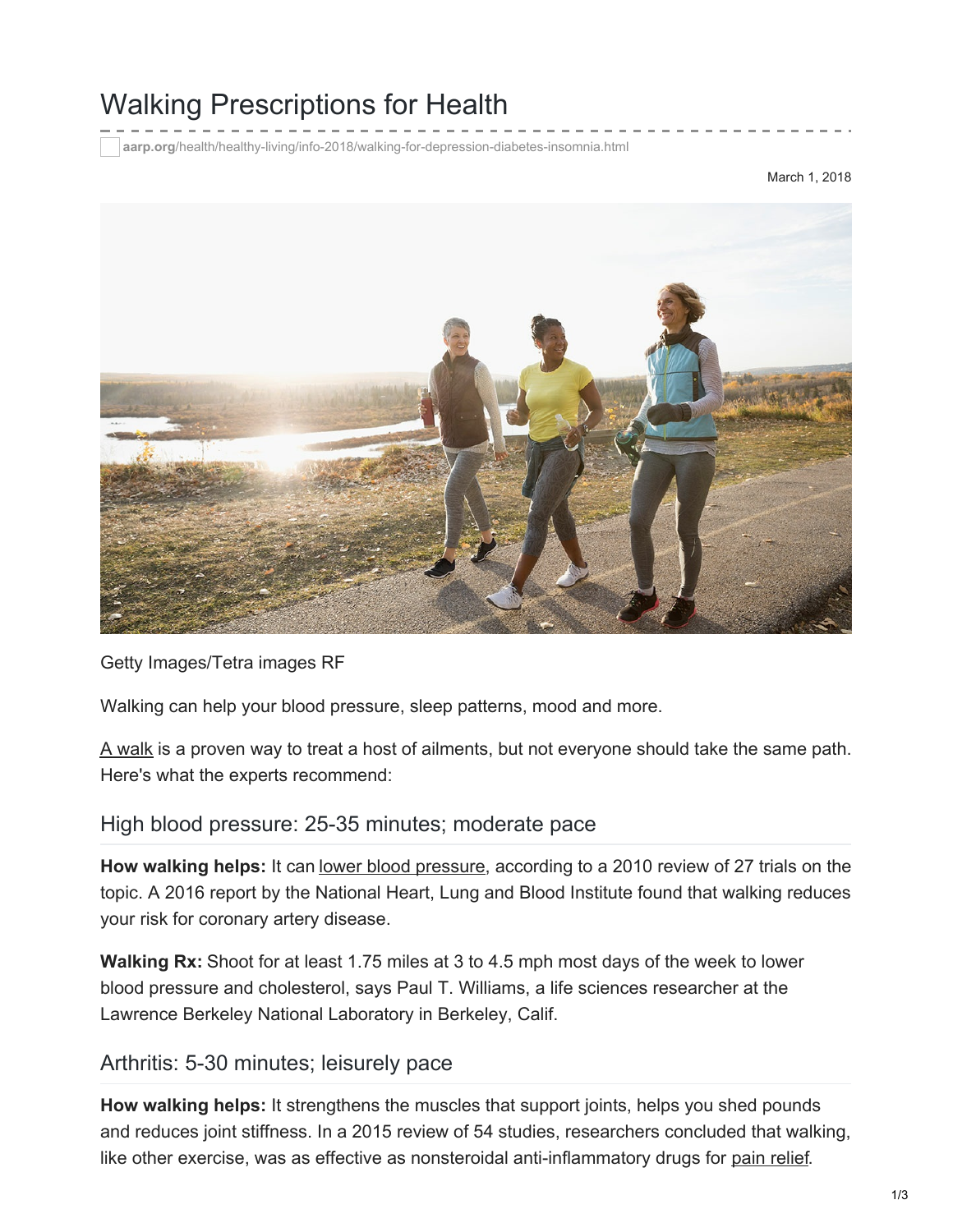**Walking Rx:** Leigh F. Callahan, associate director of the Thurston Arthritis Research Center at the University of North Carolina, Chapel Hill, recommends starting with five minutes of walking and building up to 30 total minutes per day — at once or in separate walks — for five days per week. If the pain is worse two hours after the walk than it was before the walk started, take a less intense walk the next time.

#### Osteoporosis: 30 minutes; leisurely pace

**How walking helps:** Walking helps preserve bone.

**Walking Rx:** Try to walk 30 minutes a day, five days a week. "Three 10-minute walks a day are as bone-strengthening as one 30-minute walk," says Andrea J. Singer, M.D., of the National Osteoporosis Foundation.

### Depression: 20-30 minutes; varied pace

**How walking fast helps:** It increases the production of serotonin, dopamine and other brain chemicals that lift your [mood](https://www.aarp.org/health/healthy-living/info-2017/quiz-walking-exercise-health-benefits.html), says John B. Arden, author of *The Brain Bible*.

**Walking Rx:** Start with 10 minutes of strolling, then walk briskly to 75 percent of your maximum effort — a pace that makes talking difficult. Keep that up for two or three minutes, then resume a strolling pace. Repeat these intervals for 20 to 30 minutes.

### Insomnia: 15+ minutes; relaxed pace

**How walking helps:** Morning walks expose your body to essential early daylight. "Bright light inhibits the body's secretion of melatonin, our natural sleep agent. When you block melatonin in the morning by walking outside, it then bounces back later in the day, helping to promote sleep," says Donald W. [Greenblatt,](https://www.aarp.org/health/healthy-living/info-2016/how-to-fall-asleep-fast-photo.html) M.D., director of the Medicine Sleep Center at the University of Rochester in New York. Late-afternoon walks can also help, as we sleep best when our bodies are in cooldown mode.

**Walking Rx:** In the morning or the late afternoon, aim for a 15- to 30-minute walk. It's best if you can walk daily. Walk at a comfortable pace, and finish your walk at least three hours before bedtime. Be patient: Some evidence suggests that it can take a couple of weeks to get the full sleep benefit of exercise, so don't be disappointed if you are not experiencing an immediate effect, Greenblatt says.

## Type 2 Diabetes: 45 minutes; relaxed pace

**How walking helps:** It provides better blood sugar control, especially as we get older and become more resistant to insulin. The benefits are immediate, says Robert Gabbay, M.D., chief medical officer at the Joslin Diabetes Center in Boston. Walking after eating sweets can prevent a [blood](https://www.aarp.org/health/video-health/info-2016/exercise-to-control-blood-sugar.html) sugar spike.